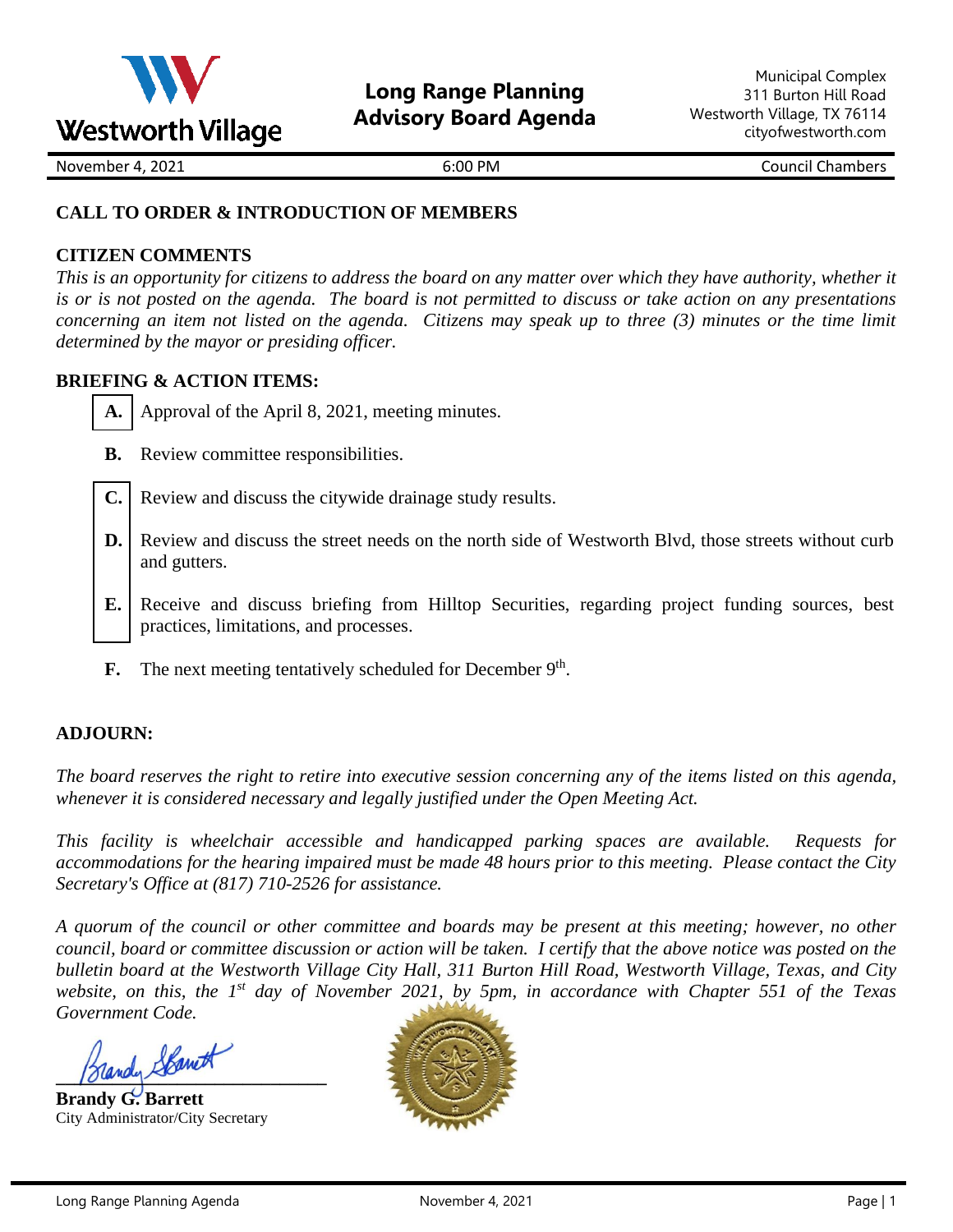<span id="page-1-0"></span>

**Long Range Planning Advisory Board Meeting Minutes**

Municipal Complex 311 Burton Hill Road Westworth Village, TX 76114 cityofwestworth.com

April 4, 2021 **6:30 PM** 6:30 PM Council Chambers

| <b>ATTENDEES:</b> | Michael Dingman       | Chairman              |  |  |  |  |  |
|-------------------|-----------------------|-----------------------|--|--|--|--|--|
|                   | Abe Elizondo          | Member                |  |  |  |  |  |
|                   | J. D. Ambrose         | Member                |  |  |  |  |  |
|                   | Halden Griffith       | Member                |  |  |  |  |  |
|                   | Brian Libbey          | Member                |  |  |  |  |  |
|                   | John Robinson         | Member                |  |  |  |  |  |
|                   | Elisa Greubel         | Recording             |  |  |  |  |  |
|                   | Mike Murray           | City Administrator    |  |  |  |  |  |
|                   | <b>Brandy Barrett</b> | <b>City Secretary</b> |  |  |  |  |  |
|                   | <b>Kevin Reaves</b>   | Police Chief          |  |  |  |  |  |
|                   |                       |                       |  |  |  |  |  |

**ABSENT:** Tony Zarate Member

### **CALLED TO ORDER at 6:30pm by Mayor Jones.**

#### **CITIZEN COMMENTS**

Comments were made by: John Hendrix (5812 Tracyne)

#### **ACTION ITEMS:**

- **A.** Approval of the June 4, 2020 meeting minutes. **Motion to approve the meeting minutes from June 4, 2020.**
	- **MADE by** Halden Griffith. **SECOND by** Abe Elizondo.

**Motion passed** by a vote of 7 Ayes and 0 Nays.

**B.** Discuss and take action on the resurfacing of Roaring Springs Road. *(The funds for this project were included in the current fiscal year budget, and if approved the city will pay for the materials and Tarrant County will supply the labor and equipment via an interlocal agreement program.)*

• Mike Murray briefly reviewed the project and noted that \$390,000 was in the budget. **Motion to recommend council approve the Roaring Spring Road resurfacing project. MADE by** Abe Elizondo. **SECOND by** John Robinson. **Motion passed** by a vote of 7 Ayes and 0 Nays.

- **C.** Discuss the process for updating the Comprehensive Zoning Plan for the city. **No action was taken.**
- **D.** Discuss the golf course clubhouse structure and facility needs. **No action was taken.**
- **E.** The next meeting will be scheduled as needed.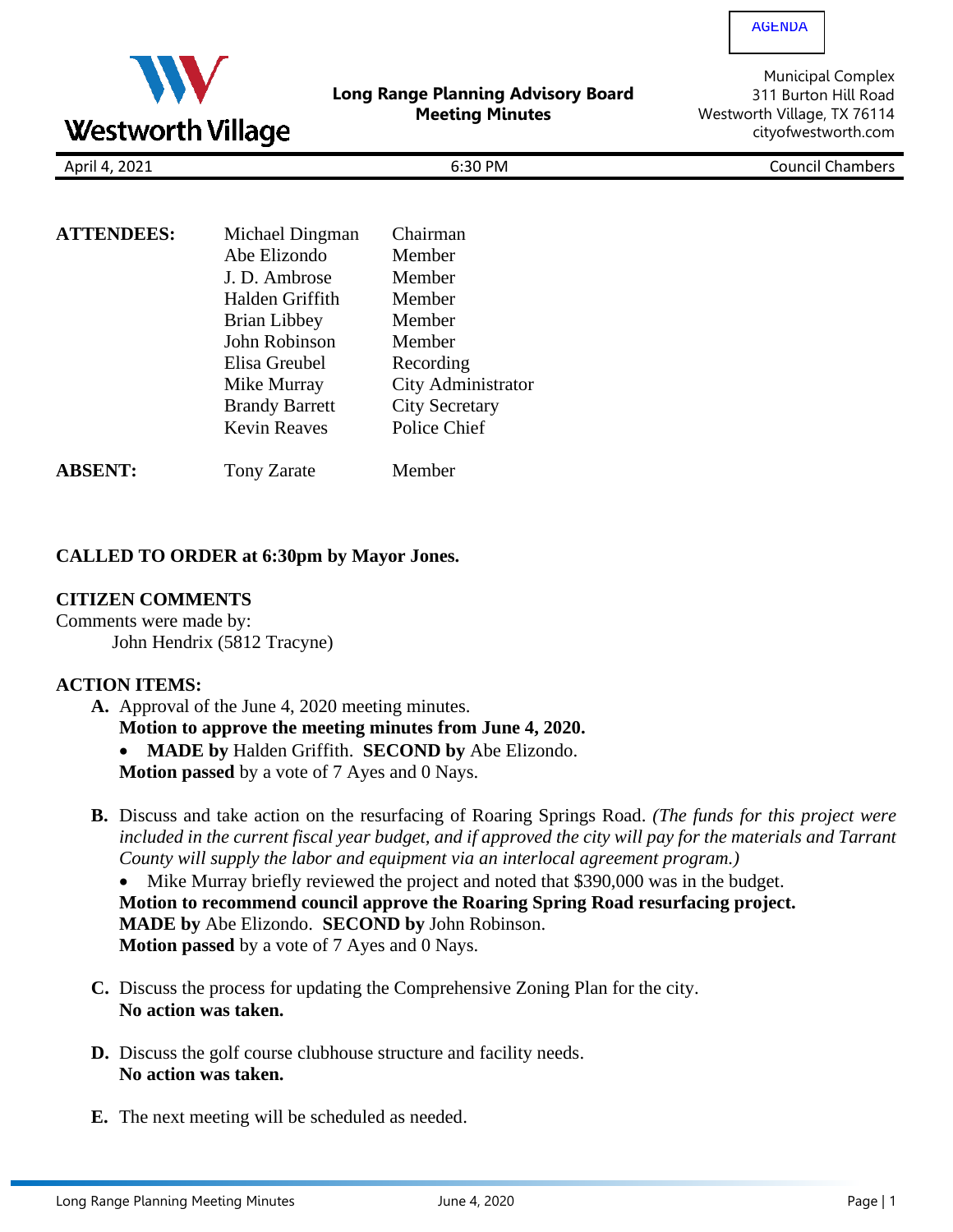**ADJOURNED at 6:59pm.** 

\_\_\_\_\_\_\_\_\_\_\_\_\_\_\_\_\_\_\_\_\_\_\_\_\_\_\_\_\_\_\_\_\_\_\_\_

\_\_\_\_\_\_\_\_\_\_\_\_\_\_\_\_\_\_\_\_\_\_\_\_\_\_\_\_\_\_\_\_\_\_\_\_

**MINUTES APPROVED on this day, the 4 th day of November 2021.** 

**Phillip Poole, Chair**

**ATTESTED TO BY:** 

**Brandy G. Barrett, TMRC** City Administrator/City Secretary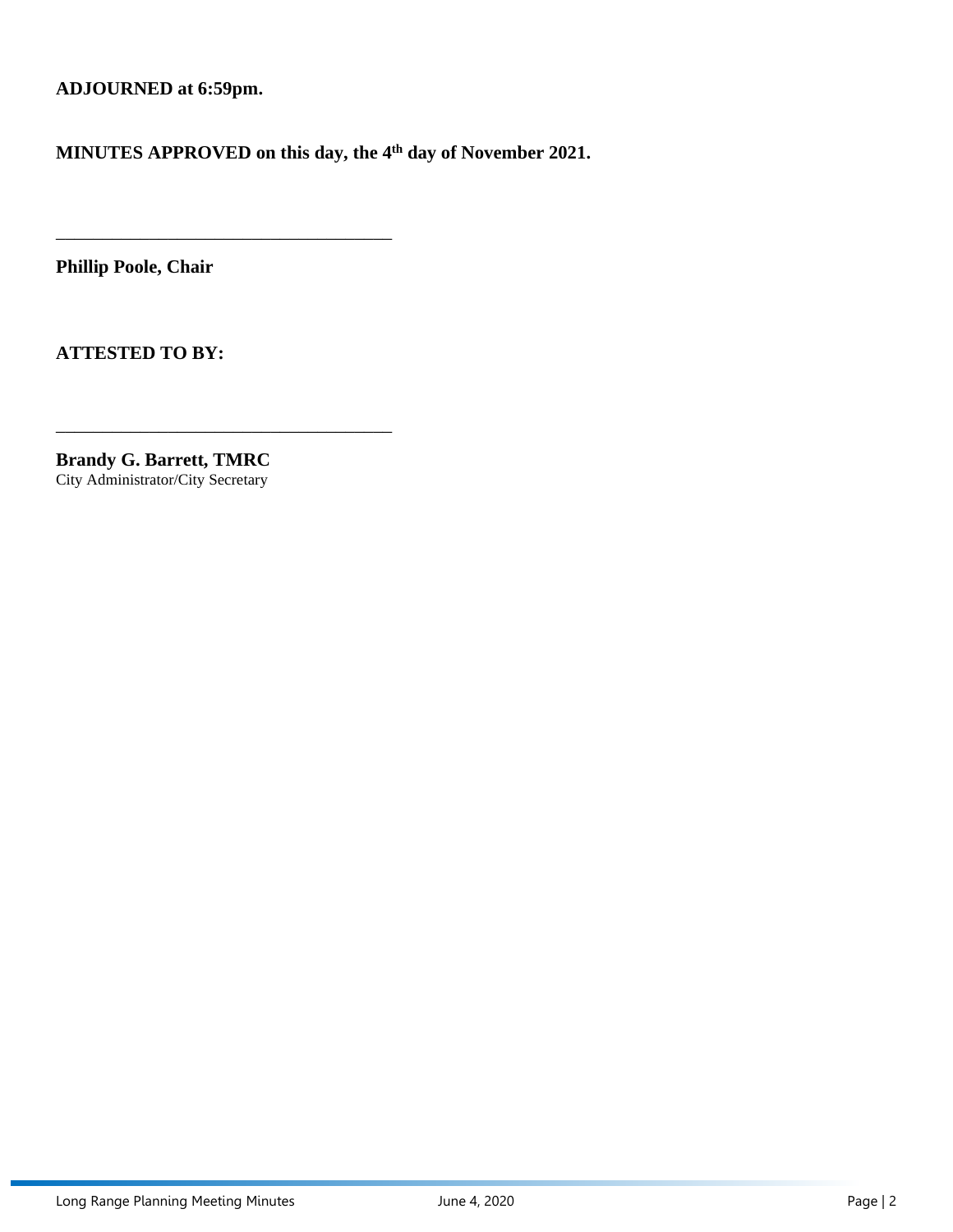<span id="page-3-0"></span>

**Administrator Report**

Municipal Complex 311 Burton Hill Road Westworth Village, TX 76114 cityofwestworth.com

November 4, 2021 Council Chambers

# **Staff Recommendation:**

No recommendations at this time, the purpose of today's meeting is to start the process.

# **C. Drainage Study Prior Action:**

Council received the study results and details report. The report can be found at on the city's website: [https://drive.google.com/file/d/1Eh8OZ4Iqg1\\_SZve6kevilgYX2QOLNI7c/view](https://drive.google.com/file/d/1Eh8OZ4Iqg1_SZve6kevilgYX2QOLNI7c/view)

# **D. Streets North of Westworth Blvd Prior Action:**

Residents appear to be split about wanting and not wanting to improve city streets to including curb and gutter. Actions will affect drainage. So these actions should be considered in conjunction with the drainage study.

### **E. Project Financing:**

I have invited John Martin from Hilltop Securities, who manages the city's debt/bonds, and asked them to prepare an overview of funding sources and potential options. Bond funds should be spent within 36 months, so I have asked John to provide a payment schedule for \$5M over a 25 year period. In addition, to aid in the discussion, Committee Chairman Phillip Poole has put together the attached spreadsheet.

I'll be happy to discuss this further with you individually, if you have any questions prior to the council meeting.

Brandy